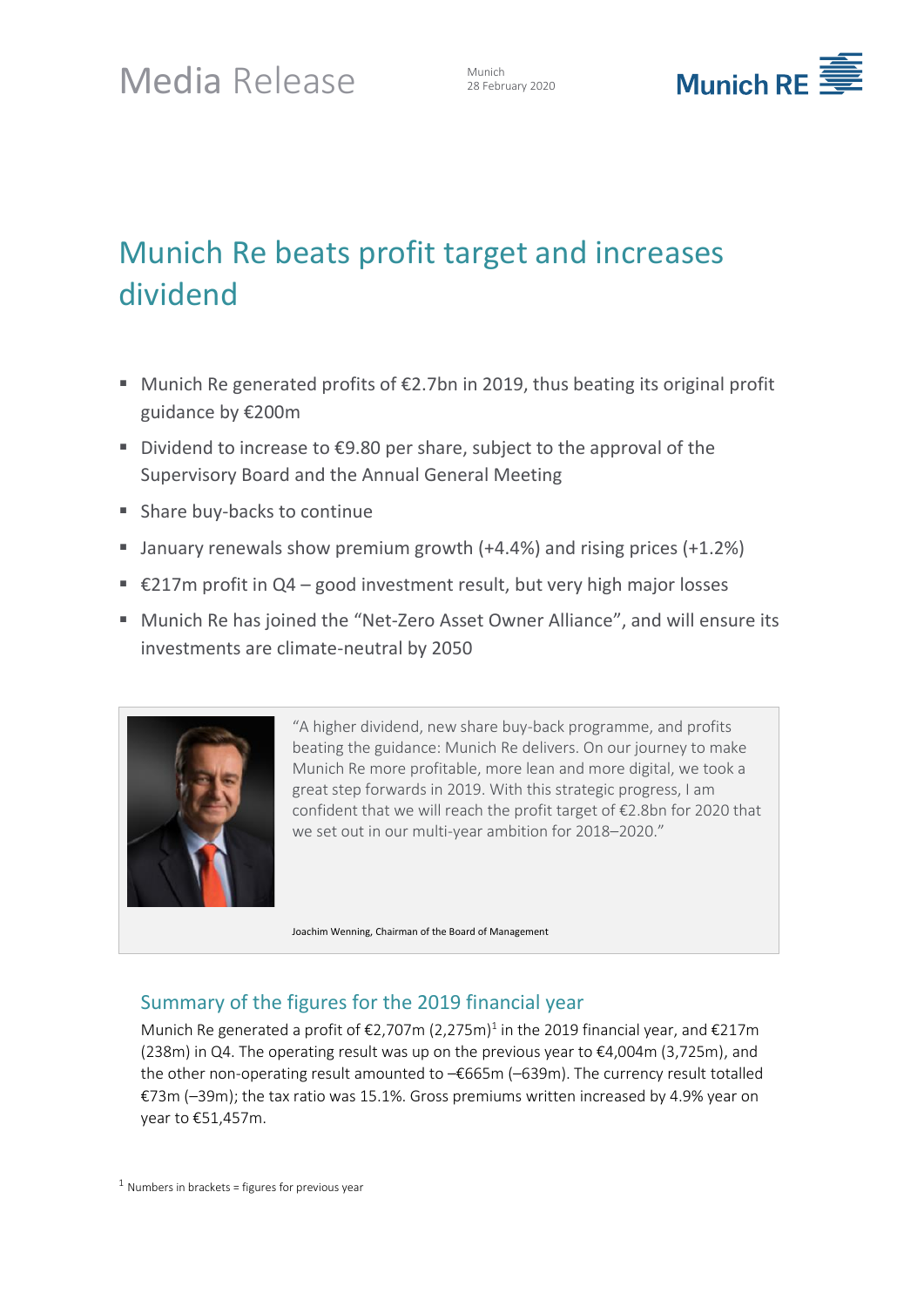

At €30,576m, equity was significantly up on the level at the start of the year (€26,500m), due in particular to the good consolidated result and the increase in valuation reserves on fixedinterest securities and equities. The solvency ratio was around 237% at the end of the year (31.12.2018: 245%).

The balance sheet shows an annualised return on equity (RoE) of 9.2% in 2019.

Under its share buy-back programme, Munich Re repurchased 4.3 million of its shares in 2019, with a total value of €1.0bn.

#### Reinsurance: result of €2,268m

The reinsurance field of business contributed  $\epsilon$ 2,268m (1,864m) to the consolidated result in the 2019 financial year, and the Q4 result was €116m (185m). The operating result amounted to €2,613m (2,464m). Gross premiums written increased to €33,807m (31,286m).

Life and health reinsurance business generated a profit of €706m (729m) in 2019. Premium income increased to €11,716m (10,849m). The technical result, including the result from business with non-significant risk transfer, was €456m (584m) in 2019, and €70m (165m) in Q4. Despite extraordinarily good growth in some markets, the target of €500m for the full year 2019 was narrowly missed. This was due in particular to negative loss experience in Australia, and a related consequential change in assumptions in disability business. Munich Re expects the technical result – including the result from business with non-significant risk transfer – to continue to climb in the future, and has increased its target for 2020 to €550m.

Property-casualty reinsurance contributed profits of €1,562m (1,135m) in 2019. Premium volume went up to €22,091m (20,437m). Due to high major losses, the combined ratio for the full year was 101.0% (99.4%) of net earned premiums, and in Q4 it was 112.5% (105.1%).

Major losses of over €10m each totalled €3,124m (2,152m) for the full year, and €1,462m (886m) for Q4. These figures include gains and losses from the settlement of major losses from previous years. Major-loss expenditure for the full year corresponds to 15.2% (11.6%) of net earned premiums, and was thus well above the long-term average expected value of 12%. Man-made large losses were comparatively high at €1,071m (896m), due in particular to aviation/space and fire losses. The impact of large losses from natural catastrophes was €2,053m (1,256m). The most expensive natural catastrophes for Munich Re in 2019 were the typhoons Hagibis (ca. €780m) and Faxai (ca. €530m).

In the 2019 financial year, reserves for basic claims from prior years totalling around €1,154m were released; this corresponds to 5.6% of net earned premiums. Munich Re still aims to set the amount of provisions for newly emerging claims at the very top end of the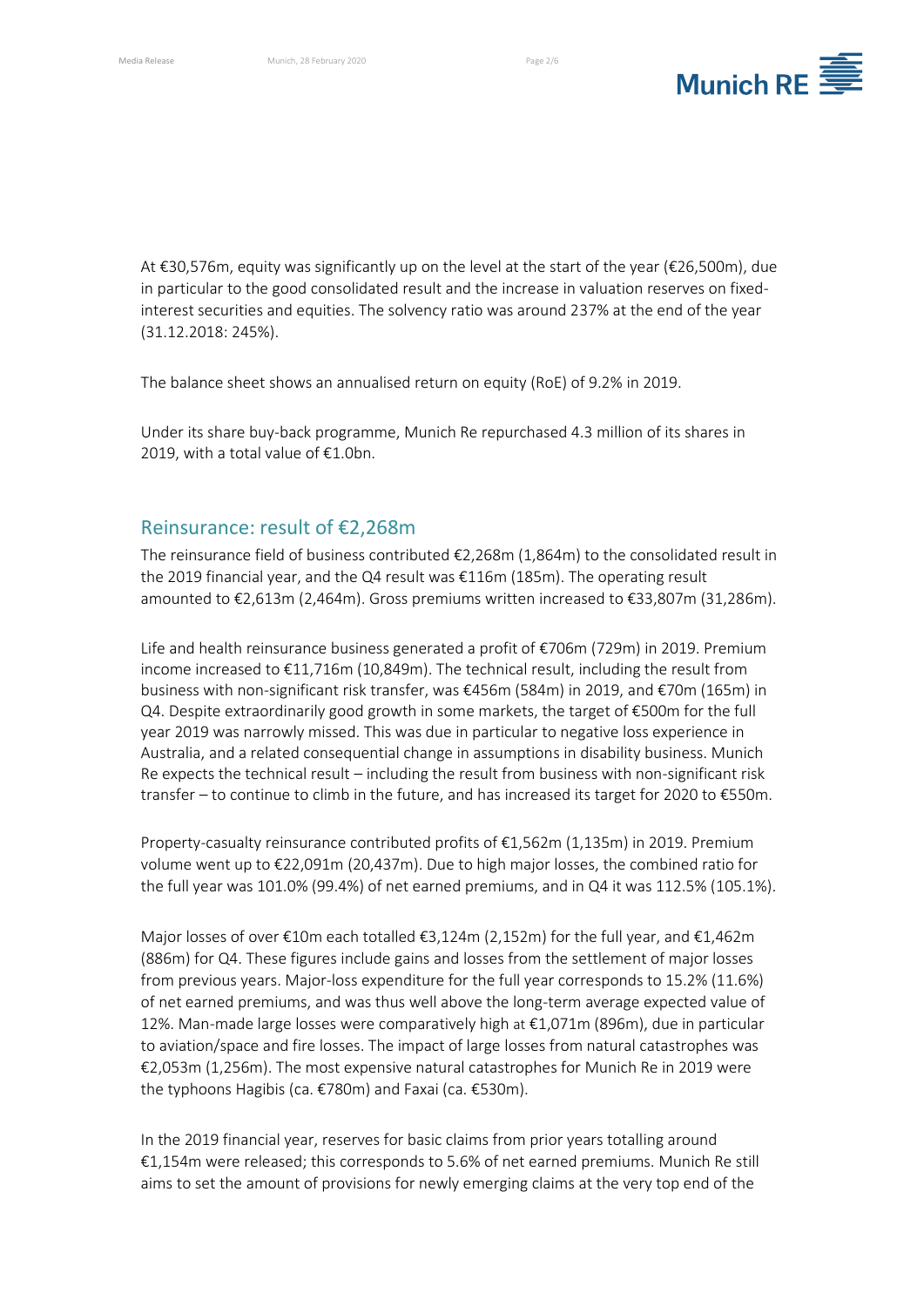

suitable estimation range, so that profits from the release of a portion of these reserves are possible at a later stage.

In the renewals as at 1 January 2020, Munich Re was able to increase written business volume to €10.6bn (+4.4%). Around half of property-casualty business was renewed, with a focus on Europe, the USA (mainly excluding nat cat) and global business.

In this context, price trends varied among the different market segments in line with different claims experience. In turn, prices rose – considerably in some instances – for reinsurance cover in regions and classes of business with high claims experience, with the Caribbean and aviation and space being two examples. Conversely, prices remained mostly stable in regions and classes of business with low claims experience – such as Europe and Asia (excluding Japan). Munich Re takes the different price trends into account when it underwrites policies. In the United States, for example, Munich Re has withdrawn from business that no longer met price expectations. All in all, prices for the Munich Re portfolio increased by 1.2%. This percentage is, as always, risk-adjusted. In other words, price increases will be offset if they are associated with increased risk and consequently elevated loss expectations.

Munich Re anticipates that the market environment will improve in the next renewal rounds in April and July, as treaties in regions with significant claims experience in 2019, such as Japan, will be up for renewal.

## ERGO: result of €440m

The ERGO field of business of Munich Re generated profits of €440m (412m) in 2019, of which €101m (53m) was in Q4. ERGO thus exceeded its profit guidance of €400m and is well on track to meet the objectives of the ERGO Strategy Programme. Total premium income across all segments remained stable overall in 2019 at €18,880m (18,688m), despite international portfolio optimisation; gross premiums written amounted to €17,650m (17,778m).

The ERGO Property-casualty Germany segment reported a profit of €148m (45m), boosted by a much improved technical result. The ERGO International segment again reported a high result of €105m (103m). A very good operating result in particular had a positive effect, which offset the negative impact from the sale of non-German subsidiaries. ERGO Life and Health Germany reported a result of €187m (264m). In the previous year, the segment result had benefited significantly from one-off effects. ERGO's operating result amounted to €1,391m (1,261m).

The combined ratios are at a very pleasing level. The Property-casualty Germany segment improved significantly to 92.3% (96.0%) due to operative improvements. The ratio in the International segment improved slightly to 94.3% (94.6%).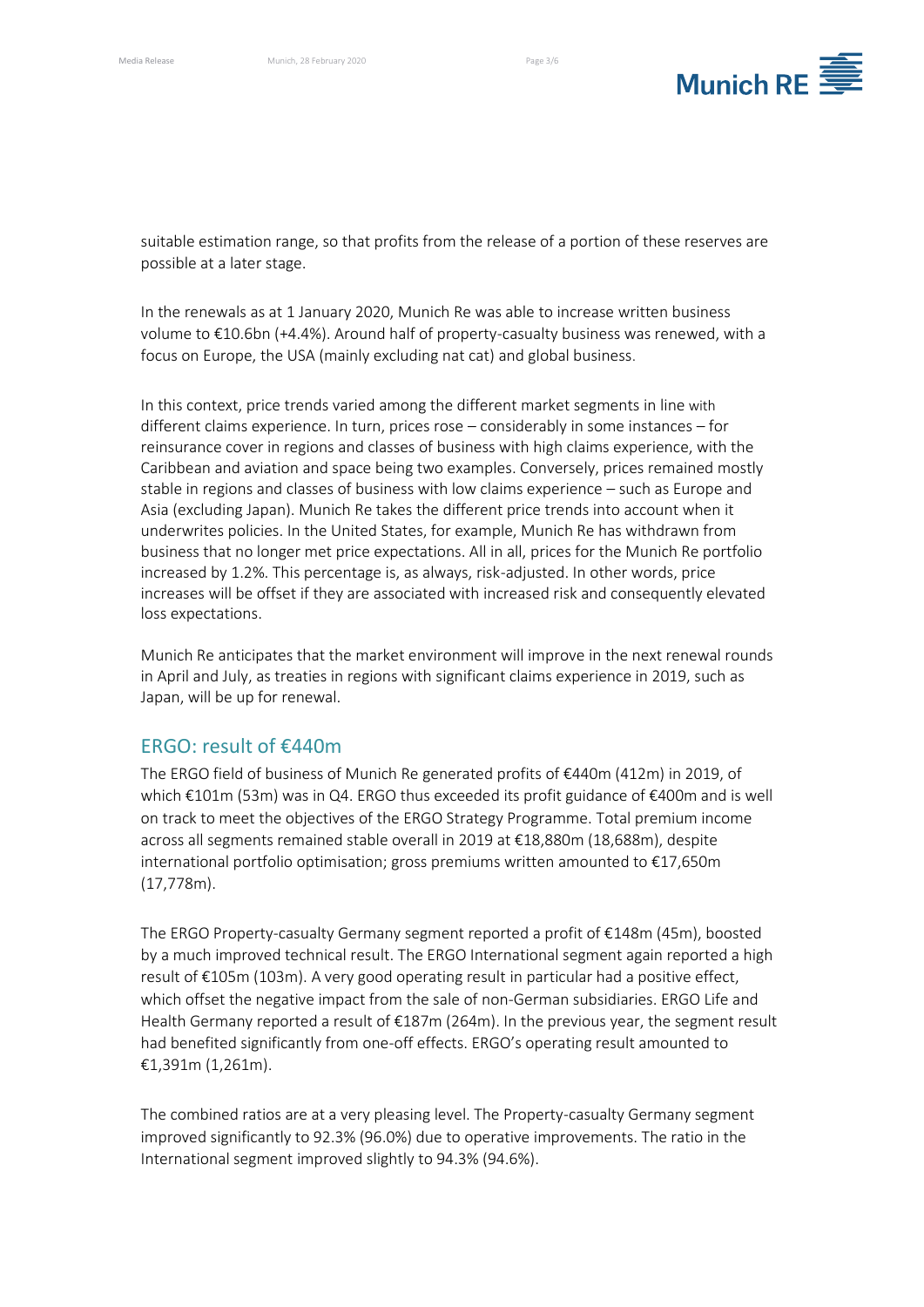

## Investments: investment result of €7,737m

The Group's investment result (excluding insurance-related investments) increased in 2019 to €7,737m (6,526m). Despite low interest rates, regular income from investments went up slightly to €6,751m (6,586m). The high investment result benefited in part from high gains on the disposal of fixed-interest securities and equities. The balance of gains and losses on disposal excluding derivatives increased correspondingly to €2,779m (1,582m), thereby compensating for losses of  $\epsilon$ 717m (+103m) in the derivatives result, mainly caused by market-related losses from equity derivatives.

Overall, the investment result represents a return of 3.2% on the average market value of the portfolio in 2019. The running yield was 2.8% and the yield on reinvestment was 2.1%. The equity ratio including equity-related derivatives rose to 6.4% as at 31 December 2019 (31.12.2018: 5.2%).

Total investments (excluding insurance-related investments) as at 31 December 2019 increased compared with the 2018 figure, with the carrying amount rising to  $\epsilon$ 228,764m (216,852m) and the market value to €247,310m (231,876m).

The Group's asset manager is MEAG. As at 31 December 2019 – in addition to managing the Group's own assets – MEAG managed third-party investments totalling €38.2bn (15.5bn). The significant year-on-year increase is largely due to a new mandate from an institutional client.

Institutional investors with managed assets of over US\$ 4tn have joined together in the "Net-Zero Asset Owner Alliance", under the leadership of the United Nations. The Alliance seeks to make investments climate-neutral by 2050 and thus to meet the aims of the Paris Climate Agreement to limit global warming to 1.5°C. Munich Re has joined this initiative and adopted the objective of making its investments climate-neutral by 2050.

## Outlook for 2020: Group profit guidance of around €2.8bn

Munich Re aims to increase its profits to €2.8bn. Of this, around €2.3bn will be generated by the reinsurance field of business, and around €530m by the ERGO field of business.

The good result in 2019 and the planned improvements in earnings power for 2020 allow Munich Re to propose to both the Supervisory Board and the Annual General Meeting an increase in the dividend to €9.80 per share, and also to launch a further share buy-back programme with a volume of €1bn. The two measures constitute examples of Munich Re's sustainable and shareholder-friendly capital repatriation policy.

In life and health reinsurance, the guidance for the technical result including the result from business with non-significant risk transfer is being raised to €550m. In property-casualty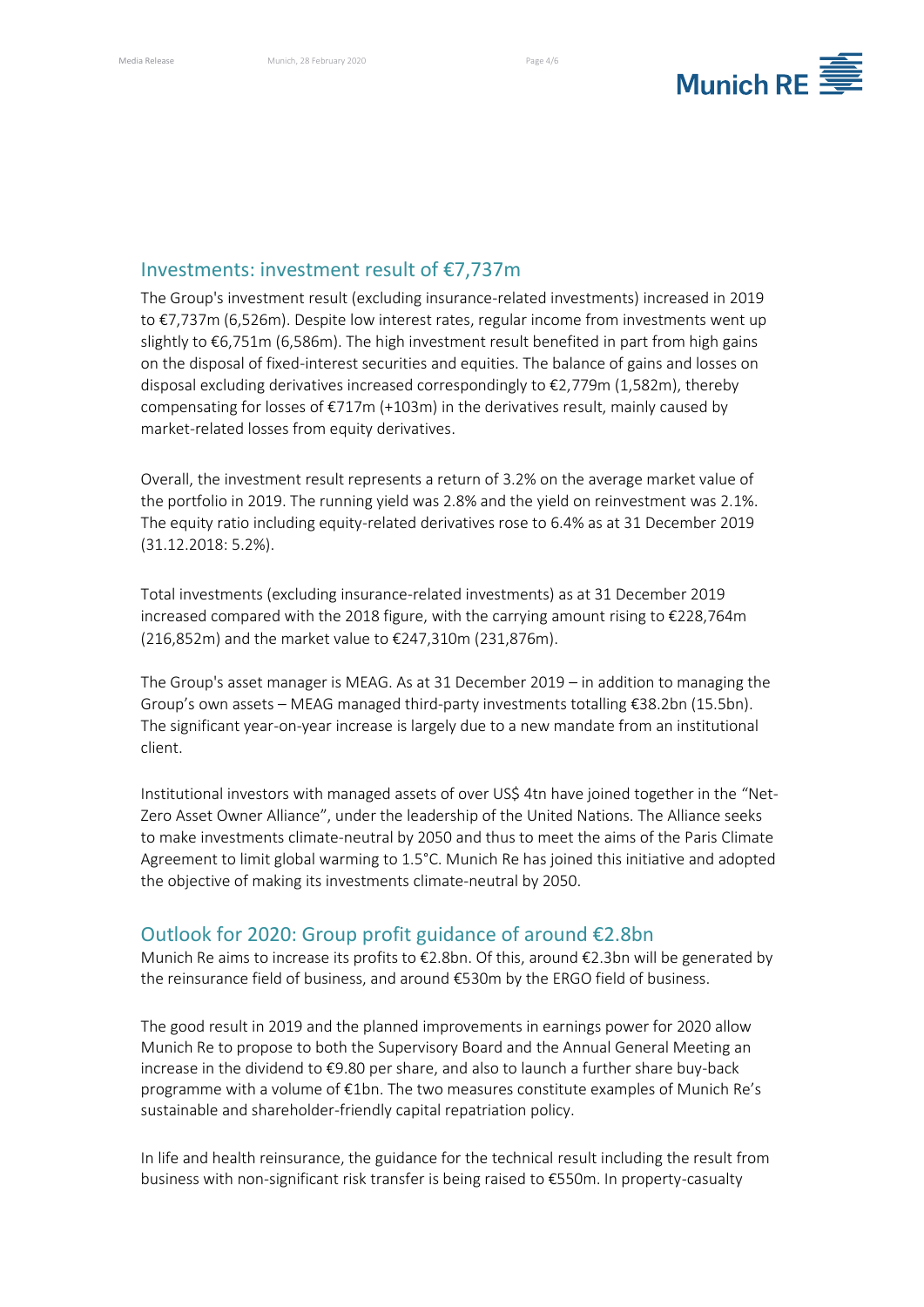

reinsurance, Munich Re aims to improve the combined ratio to around 97% in 2020. This reduction will be supported by a planned methodical change to cost allocation as from the first quarter, thereby lowering the ratio by 0.5–1.0%.

A combined ratio of around 92% is expected in the ERGO Property-casualty Germany segment, and around 94% in the ERGO International segment.

Munich Re anticipates a return on investment of around 3% for 2020.

Assuming exchange rates remain stable, Munich Re anticipates gross premiums written of around €52bn in the 2020 financial year, comprising gross premium of around €34bn in the reinsurance field of business and just over €17.5bn in the ERGO field of business.

As always, the projections are subject to major losses being within normal bounds, changes to provisions for outstanding claims and to our income statement not being impacted by severe fluctuations in the currency or capital markets, significant changes in the tax environment, or other one-off effects.